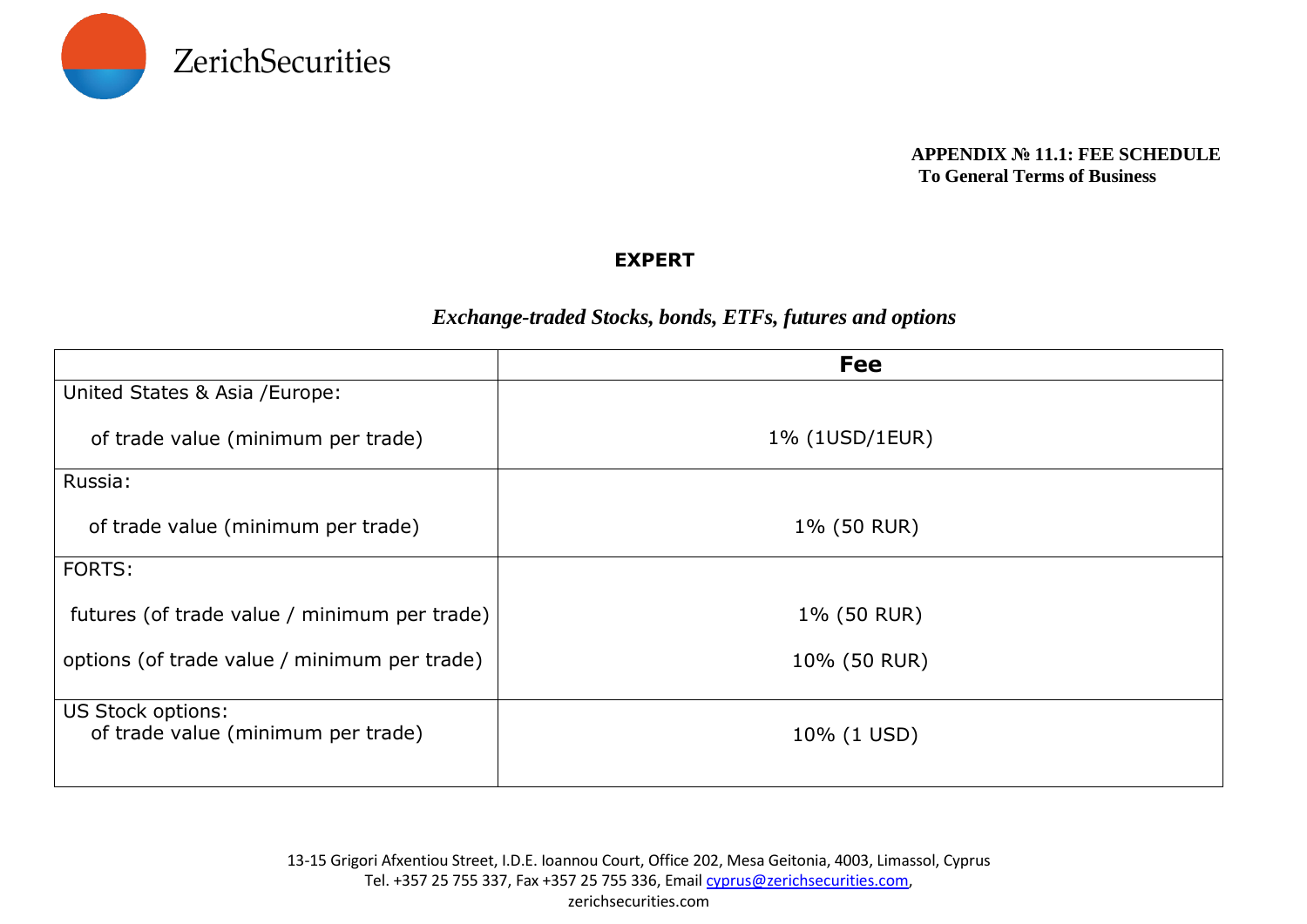# **ZerichSecurities**

| Exchange traded futures and options,<br>nominated in USD/EUR (with the exception of<br>US Stock options): |       |
|-----------------------------------------------------------------------------------------------------------|-------|
| futures (of trade value)                                                                                  | $1\%$ |
| options (of trade value)                                                                                  | 10%   |
| commission for exercise of a contract and<br>contract as a result of such exercise, of<br>trade value     | $1\%$ |
| Margin rate (per year)                                                                                    | 8%    |
|                                                                                                           |       |

## *IPO Participation*

| ACCOUNTAT THE END OF THE                      | 3,5% of the transaction amount                                                      |
|-----------------------------------------------|-------------------------------------------------------------------------------------|
| WORKING DAY PRECEDING THE DATE<br>OF THE IPO: | Gelling or withdrawal of financial instruments - 0,65% of the transaction<br>amount |
|                                               | Lock-up period - 93 days                                                            |

zerichsecurities.com